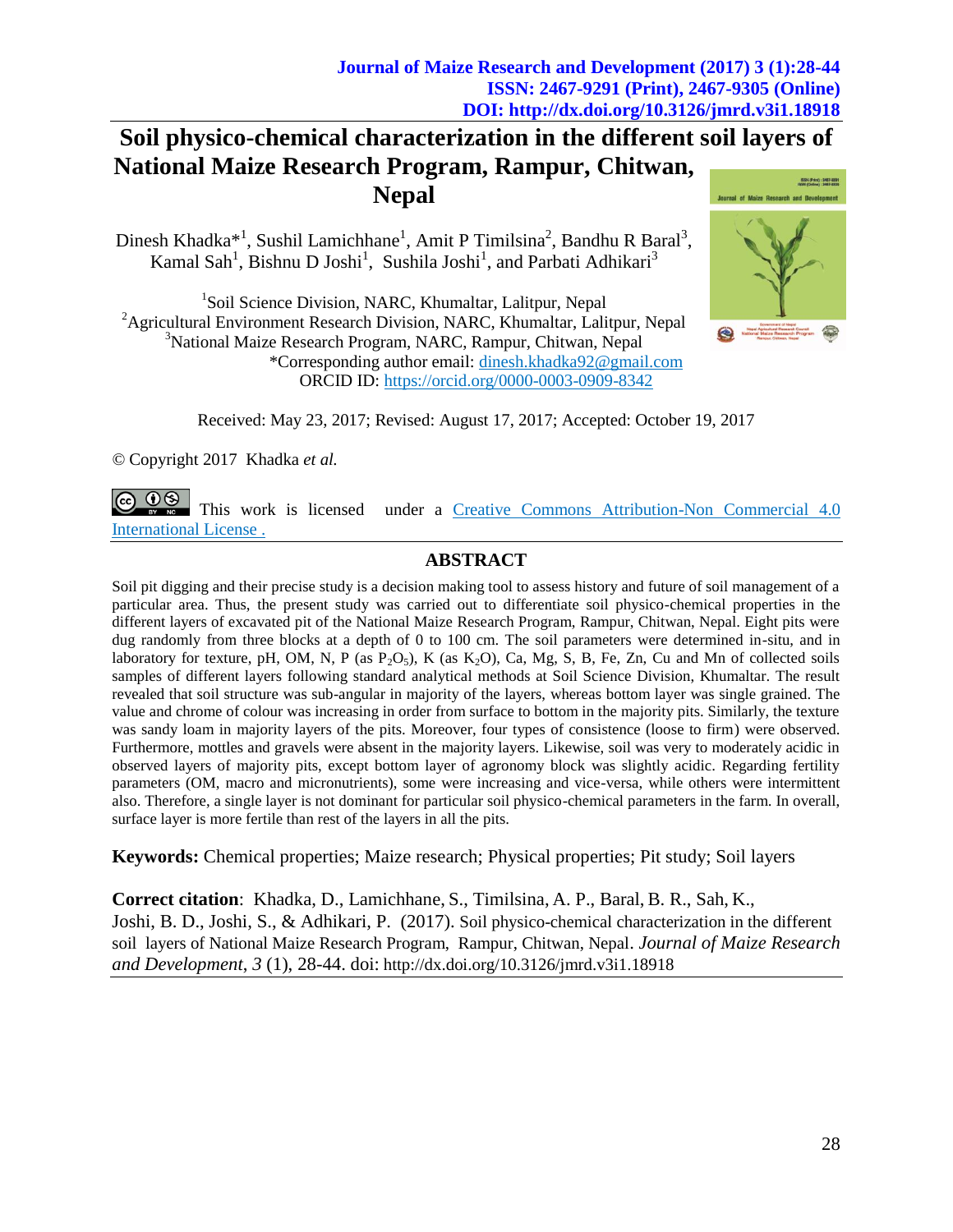#### **INTRODUCTION**

Soil is a unique natural resource for sustaining life of human being and agricultural development in the earth (Das et al., 2009). The soil develops from the rocks, through weathering process. The rocks are possessed at lower depth of the soil layer. If we dug the soil below the surface, and started to study separately about the observed layers have a peculiar meaning for their development as well adopted soil management practices. Therefore, pit digging and there details study plays important role for enhancing knowledge about the specific soil system as well helps to make sustainable land use planning. In other word, the differentiation of different layers in the excavated pit, and their systematic study provides history and future of an area for economic production through sustainable soil management (Brady & Weil, 2004).

The different layers have different physico-chemical properties. A single layer may not be superior for all the parameters. The different observations of layers like depth, distinctness of boundary and their topography, structure, consistence, colour, abundance of mottles, gravels, roots etc. can be determined in-situ condition. The colour is composed of hue, value and chrome (Goswami et al., 2009). Hue is considered as the dominant spectral colour such as red, yellow, green, blue and violet, whereas value is the lightness or darkness of colour ranging from 1(dark) to 8 (light), and chrome is the purity or strength of colour varying from 1 (pale) to 8 (bright) (Mikkelsen et al., 2009). Moreover, soil consistence referred to the resistance of soil materials to deformation or compression (Panda, 2010). Similarly, texture, Soil reaction (pH), organic matter, macro and micronutrients content in the different soil layers can be determined in the laboratory. These parameters symbolize how the human beings are using the soils, and how natural processes are running inside the soil which we cannot observe directly in the surface.

Nepal Agricultural Research Council (NARC) was established to strengthen agriculture sector in the country through agriculture research. In terms of area and production, maize (*Zea mays* L.) is a second most important crop after rice (*Oryza sativa* L.) in Nepal (KC, 2015).National Maize Research Program, Rampur, Chitwan, Nepal is an important wing among the research farms of NARC, in order to generate appropriate maize production technologies for the Nepal. Studies (in-situ and laboratory) related to different soil layers through pit digging in the different blocks of National Maize Research Program, Rampur, Chitwan, Nepal are not done yet. Previously, studies are only focused towards surface layer's soil fertility assessment and mapping only. Keeping these facts, the present study was conducted with the objective to determine soil physico-chemical properties in the different soil layer of crop growing blocks (seed production, agronomy and research) of National Maize Research Program, Rampur, Chitwan, Nepal. This may provide valuable information relating maize and other crop's research improvement through sustainable planning in the particular block.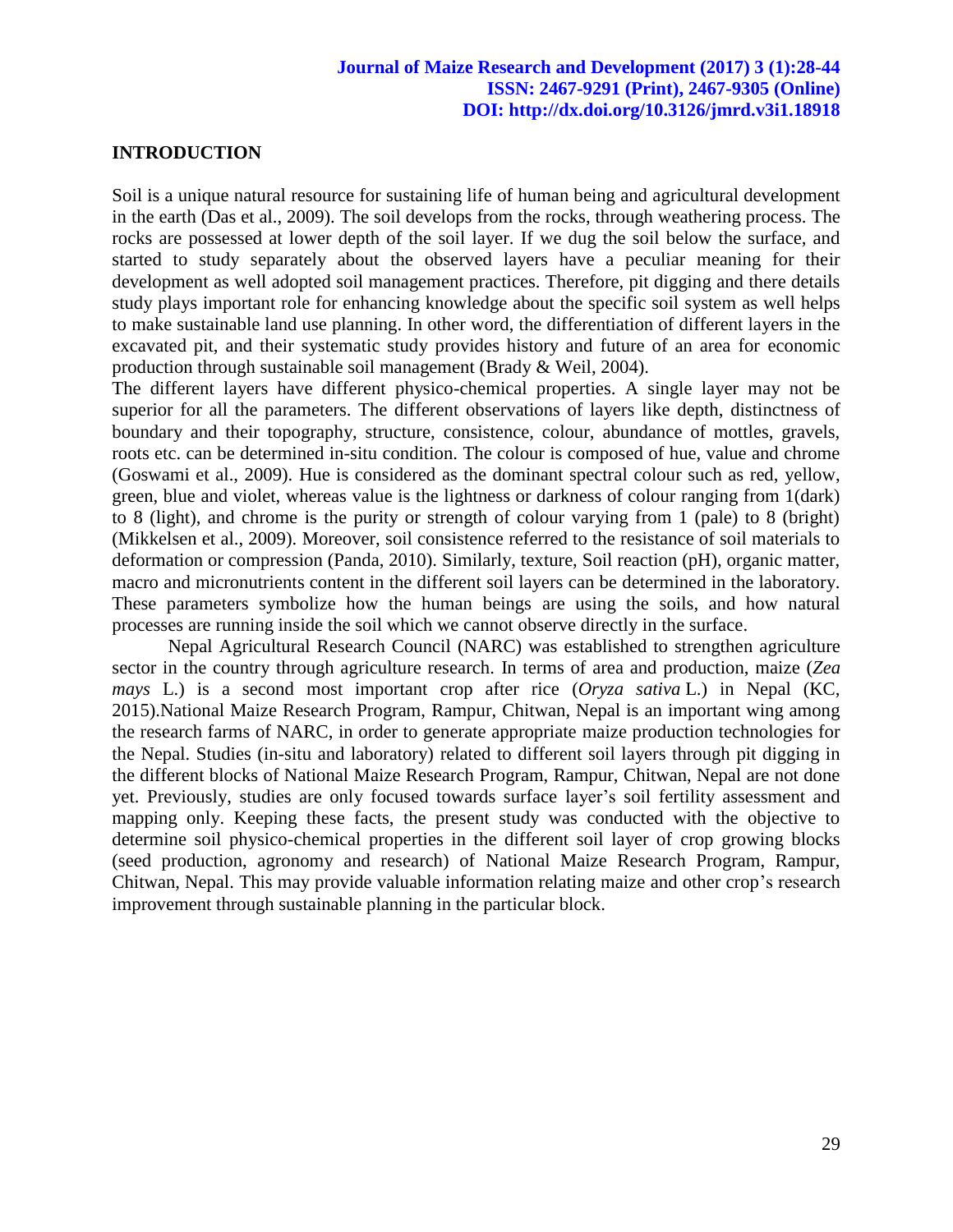# **MATERIALS AND METHODS**

#### **Study Area Descriptions**

The study was carried out at National Maize Research Program, Rampur, Nepal (Figure 1). The research farm is situated at the latitude 27°40'36" and longitude 84°21'24" a s well altitude 173masl. The studied area lies in inner terai region, and near to longest river (Naryani) of Nepal. Moreover, humid and sub-tropical with cool winter (2 to  $3^{\circ}$ C) and hot summer (43 $^{\circ}$ C) climatic condition. The annual rainfall is  $>1500$  mm, where monsoon period ( $>75\%$  of annual rainfall) starts from mid-June to mid-September (Nepal Agricultural Research Council [NARC], 2007).

#### **Field Study and Soil Sampling**

The total eight pits were dug at depth 0 to 100 cm in different sites of National Maize Research Program, Rampur, Nepal during March 2015 (Figure 1). Four pits were dug in Seed production block; two pits were in Agronomy block and rest two pits were in Research block. The positioning of the pits was recorded using a handheld GPS receiver (Table 1). Soil physicochemical characterizations were done in-situ as well in the laboratory. During in-situ study each layer were observed for depth, boundary (distinctness), boundary (topography), soil colour, structure (type), consistence (dry/moist/wet), mottles (abundance), Roots (abundance) and gravels (abundance). The soil colour was determined by Munshell-colour chart. Soil samples were collected from each layer for the laboratory analysis of different physico-chemical properties.

#### **Laboratory Analysis**

The collected soil samples were analyzed at Soil Science Division, Khumaltar laboratory. The different soil parameters tested as well as methods adopted to analyze is shown on the Table 2.



**Figure 1. Location Map of National Maize Research Program, Rampur, Chitwan, Nepal**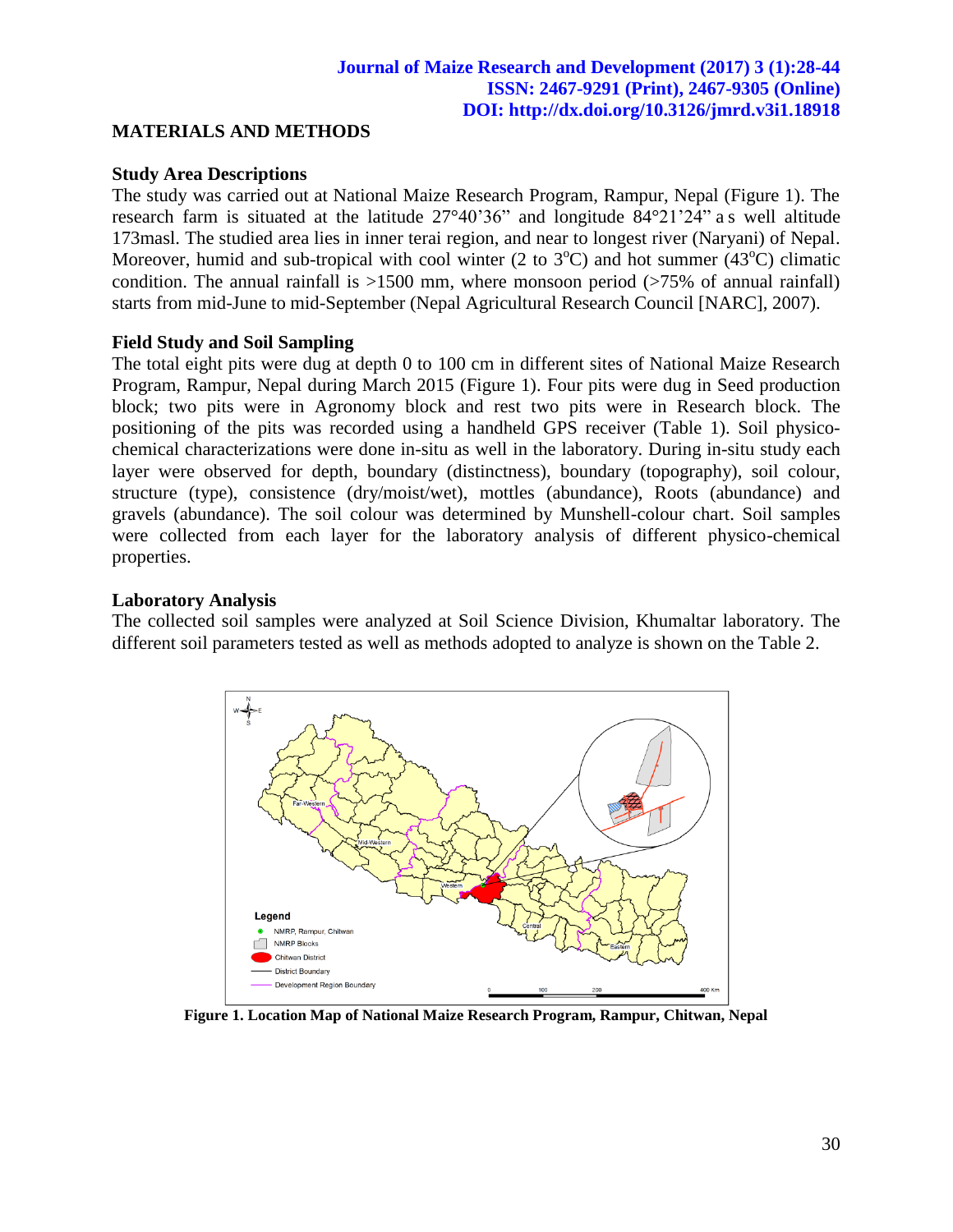

**Figure 2. Distribution of Pit Sampling Points in the Different Blocks of National Maize Research Program, Rampur, Chitwan, Nepal** 

| Table 1. Global Positioning of the Pits dug in National Maize Research Program, Rampur, |  |
|-----------------------------------------------------------------------------------------|--|
| Chitwan, Nepal                                                                          |  |

| <b>SN</b> | Pit No | Latitude           | Longitude           | Elevation     |
|-----------|--------|--------------------|---------------------|---------------|
|           |        | $27^{\circ}40'53"$ | $84^{\circ}21'28"$  | 177.54 masl   |
|           |        | $27^{\circ}40'46"$ | $84^{\circ}21'40''$ | 176.76 masl   |
|           |        | $27^{\circ}40'38"$ | $84^{\circ}21'26"$  | 177.08 masl   |
| 4         | 4      | $27^{\circ}40'37"$ | $84^{\circ}21'40''$ | $170.92$ masl |
|           |        | 27°39'08"          | $84^{\circ}21'27"$  | 187.78masl    |
| 6         | 6      | $27^{\circ}39'14"$ | $84^{\circ}21'21"$  | 171.28masl    |
|           |        | $27^{\circ}39'15"$ | $84^{\circ}21'06"$  | 173.29 masl   |
| 8         | 8      | 27°39'12"          | $84^{\circ}21'53"$  | 179.40masl    |

Table 2. Parameters and Methods Adopted for the Laboratory Analysis at Soil Science Division, Khumaltar

| S.N.             | Parameters                 | Unit  | Methods                                     |
|------------------|----------------------------|-------|---------------------------------------------|
| 1.               | <b>Physical</b>            |       |                                             |
|                  | Soil texture               |       | Hydrometer (Bouyoucos, 1927)                |
|                  | Soil structure             |       | Field-feel                                  |
| $\overline{2}$ . | <b>Chemical</b>            |       |                                             |
|                  | Soil pH                    |       | Potentiometric 1:2 (Jackson, 1973)          |
|                  | Organic matter             | $\%$  | Walkely and Black (Walkely and Black, 1934) |
|                  | Total N                    | $\%$  | Kjeldahl (Bremner and Mulvaney, 1982)       |
|                  | Available P (as $P_2O_5$ ) | mg/kg | Olsen's (Olsen et al., 1954)                |
|                  | Available K (as $K_2O$ )   | mg/kg | Ammonium acetate (Jackson, 1967)            |
|                  | Available Ca               | mg/kg | EDTA Titration (El Mahi et al., 1987)       |
|                  | Available Mg               | mg/kg | EDTA Titration (El Mahi et.al., 1987)       |
|                  | Available S                | mg/kg | Turbidimetric (Verma, 1977)                 |
|                  | Available B                | mg/kg | Hot water (Berger and Truog, 1939)          |
|                  | Available Fe               | mg/kg | DTPA (Lindsay and Norvell, 1978)            |
|                  | Available Zn               | mg/kg | DTPA (Lindsay and Norvell, 1978)            |
|                  | Available Cu               | mg/kg | DTPA (Lindsay and Norvell, 1978)            |
|                  | Available Mn               | mg/kg | DTPA (Lindsay and Norvell, 1978)            |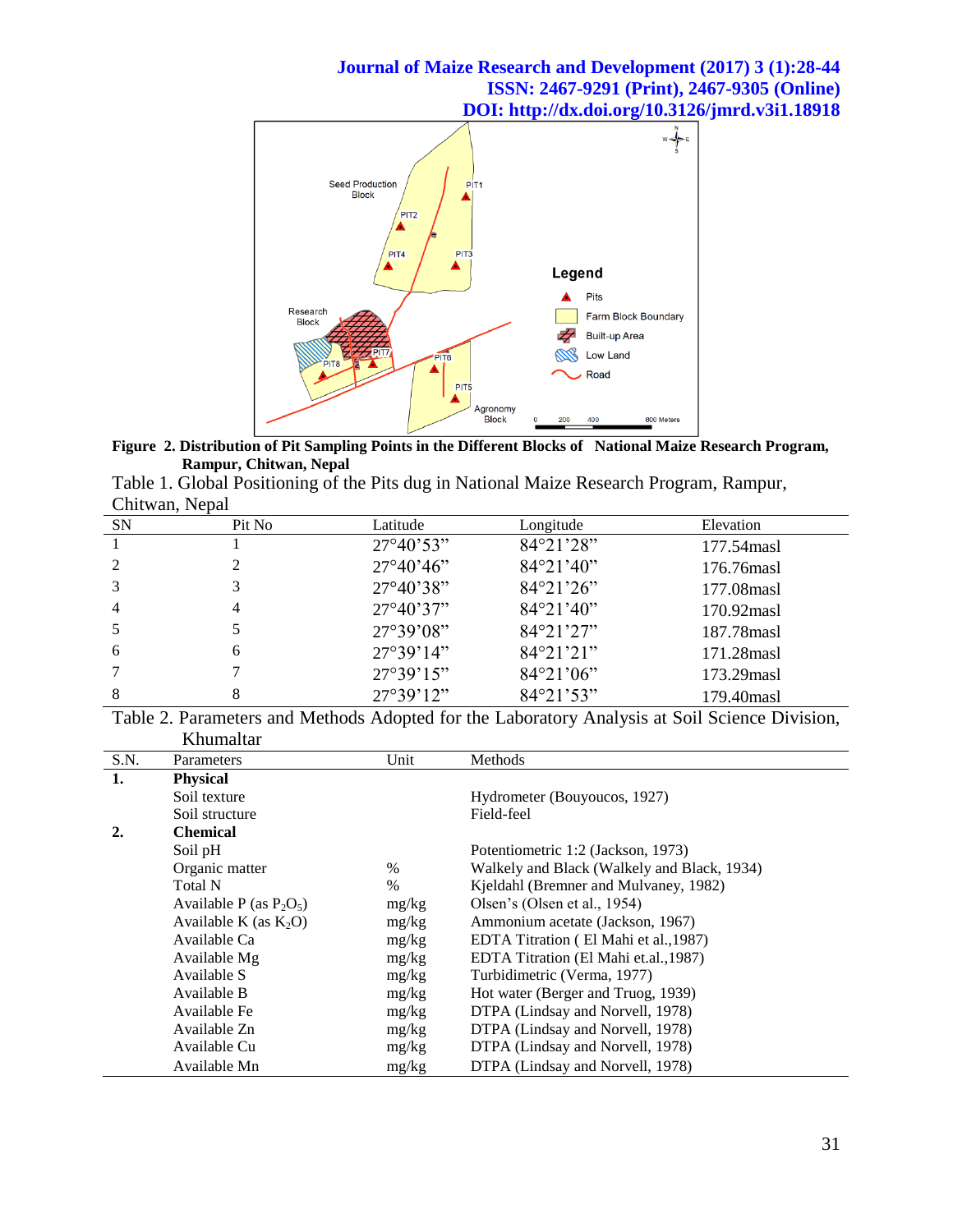#### **RESULTS AND DISCUSSION**

#### **Soil Physico-chemical Characterization in the Different Soil Layer of Seed Production Block**

The field observed and laboratory data pertaining different soil layers (0 to 100cm) of seed production block is shown in the Table 3 to 6.

#### **In-situ Observations**

There were two soil layers in three pits, while three layers contains in one pit (pit 3). The depth of soil layers in all the pits was different. The distinctness of the boundary indicates thickness between two adjacent layer (FAO, 2006).The distinctness of the boundaries between the layer was abrupt  $(\leq 2 \text{ cm})$  in all the pits. Similarly, topography refers shape of the boundary (FAO, 2006). Two types of topography smooth (2 pits) and wavy (2 pits) were determined. The colour was different in the different soil layers of the pits. Hue (10YR) was similar in observed layers of all the pits, value was constant in all the pits except pit 1, and chrome was increasing from surface to bottom layers of all the pits.

The consistence depends upon the nature and availability of clay, organic matter and moisture content of the soil. The consistence in the majority of layers was friable. This indicates this block is suitable for agricultural purposes. Mottles are spots of various colours dispersed with the dominant colour of the soil (FAO, 2006). Mottles were absent in observed layers of all the pits. This argues good drainage status, and ground water table is far below the studied depth. Similarly, amounts of roots were denser in surface layer than lower layer in all the pits. Likewise, gravels were also absent in all the layers of the pits. Absence of gravels in the layers signifies, there are no obstacles for root growth, and uptake of water and nutrients from soil.

#### **Laboratory Observations**

The acidic pH was observed in the observed layer of all the pits. Similarly, upper layer is more acidic than other layers except in pit 1. Upper layer is more acidic than others might be due to more influence of crop production activity in this layer. Consistent result was also obtained during surface (0 to 20cm) soil fertility assessment and mapping of the seed production block of National Maize Research Program, Rampur, Chitwan, Nepal (Khadka et al., 2016). The different agricultural activities running during crop production enhances soil acidity in long-term (Havlin et al., 2010). The organic matter, total nitrogen, available phosphorus (as  $P_2O_5$ ), available potassium (as  $K_2O$ ), available sulphur, available boron, available iron, available zinc, available copper and available manganese content was decreasing in order from top to bottom layers in majority of the pits. Whereas, the pattern of available calcium and magnesium was intermittent. The textural class was sandy loam in all the layers of pits. The satisfactory condition in soil fertility at upper layer of all the pits indicates current soil fertility management practice is sustainable for the crop growth and development in the seed production block.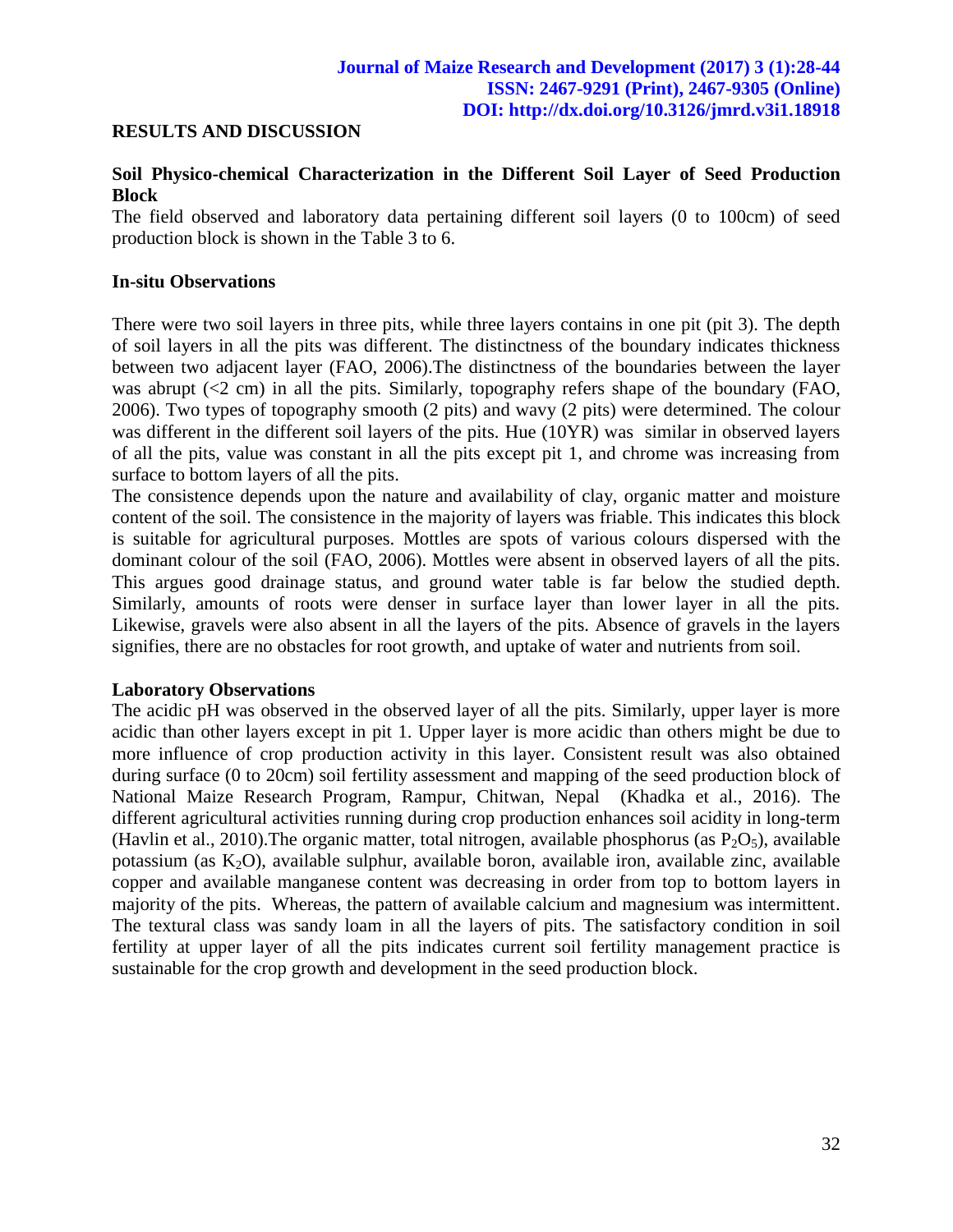Table 3. Soil Physico-Chemical Characterization in the Different Soil Layers of Seed Production Block (Pit 1)

|                         | Layer                |                           |  |
|-------------------------|----------------------|---------------------------|--|
| Description             | First                | Second                    |  |
| Depth (cm)              | 0 to 74              | 74 to 100                 |  |
| Boundary (distinctness) | abrupt               |                           |  |
| Boundary (topography)   | smooth               |                           |  |
| Colour                  | 10YR 4/3, dark brown | 10YR 5/6, yellowish brown |  |
| Structure (types)       | sub-angular blocky   | single grained            |  |
| Consistence (moist)     | friable              | very friable              |  |
| Mottles                 | absent               | absent                    |  |
| Roots (abundance)       | few                  | very few                  |  |
| Gravels                 | absent               | absent                    |  |
| pH                      | 5.9                  | 5.35                      |  |
| OM $(\%)$               | 3.3                  | 1.5                       |  |
| N(%)                    | 0.13                 | 0.08                      |  |
| $P_2O_5$ (mg/kg)        | 9.81                 | 118.14                    |  |
| $K2O$ (mg/kg)           | 69.60                | 9.60                      |  |
| $Ca$ (mg/kg)            | 120                  | 200                       |  |
| $Mg$ (mg/kg)            | 112.8                | 76.8                      |  |
| $S$ (mg/kg)             | 0.2                  | 0.1                       |  |
| $B$ (mg/kg)             | 0.54                 | 0.51                      |  |
| Fe $(mg/kg)$            | 7.82                 | 3.32                      |  |
| $Zn$ (mg/kg)            | 0.08                 | 0.06                      |  |
| Cu (mg/kg)              | 0.34                 | 0.24                      |  |
| $Mn$ (mg/kg)            | 2.18                 | 1.86                      |  |
| Sand $(\% )$            | 63                   | 71                        |  |
| Silt $(\%)$             | 28.2                 | 22.2                      |  |
| Clay $(\% )$            | 8.8                  | 6.8                       |  |
| <b>Texture Class</b>    | sandy loam           | sandy loam                |  |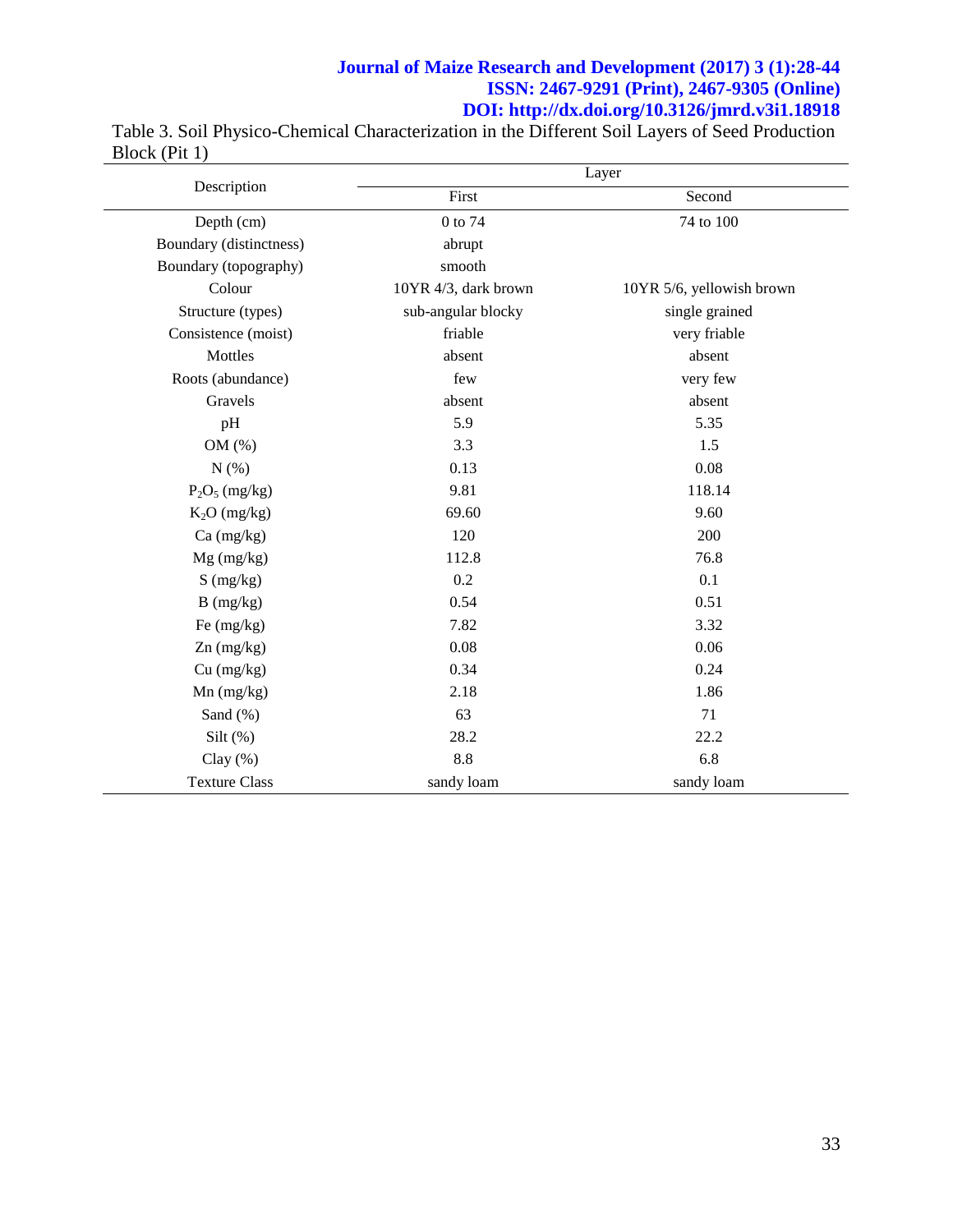# Table 4. Soil Physico-Chemical Characterization in the Different Soil Layers of Seed Production Block (Pit 2)

|                         | Layer                             |                      |
|-------------------------|-----------------------------------|----------------------|
| Description             | First                             | Second               |
| Depth (cm)              | 0 to 30                           | 30 to 100            |
| Boundary (distinctness) | abrupt                            |                      |
| Boundary (topography)   | smooth                            |                      |
| Colour                  | 10YR 3/2, very dark grayish brown | 10YR 3/3, dark brown |
| Structure (types)       | sub-angular blocky                | sub-angular blocky   |
| Consistence (moist)     | friable                           | friable              |
| Mottles                 | absent                            | absent               |
| Roots (abundance)       | few                               | few                  |
| Gravels                 | absent                            | absent               |
| pH                      | 5.29                              | 5.57                 |
| OM $(\%)$               | 2.9                               | 3.6                  |
| N(%)                    | 0.12                              | 0.14                 |
| $P_2O_5$ (mg/kg)        | 76.73                             | 8.07                 |
| $K2O$ (mg/kg)           | 69.60                             | 69.60                |
| Ca (mg/kg)              | 420                               | 220                  |
| $Mg$ (mg/kg)            | 124.8                             | 136.8                |
| S(mg/kg)                | 0.7                               | 0.3                  |
| B(mg/kg)                | 0.50                              | 0.51                 |
| Fe (mg/kg)              | 9.76                              | 6.16                 |
| $Zn$ (mg/kg)            | 0.5                               | 0.4                  |
| Cu (mg/kg)              | 0.42                              | 0.38                 |
| $Mn$ (mg/kg)            | 2.14                              | 2.36                 |
| Sand (%)                | 69                                | 71                   |
| Silt $(\%)$             | 22.2                              | 20.2                 |
| Clay $(\%)$             | 8.8                               | $8.8\,$              |
| <b>Texture Class</b>    | sandy loam                        | sandy loam           |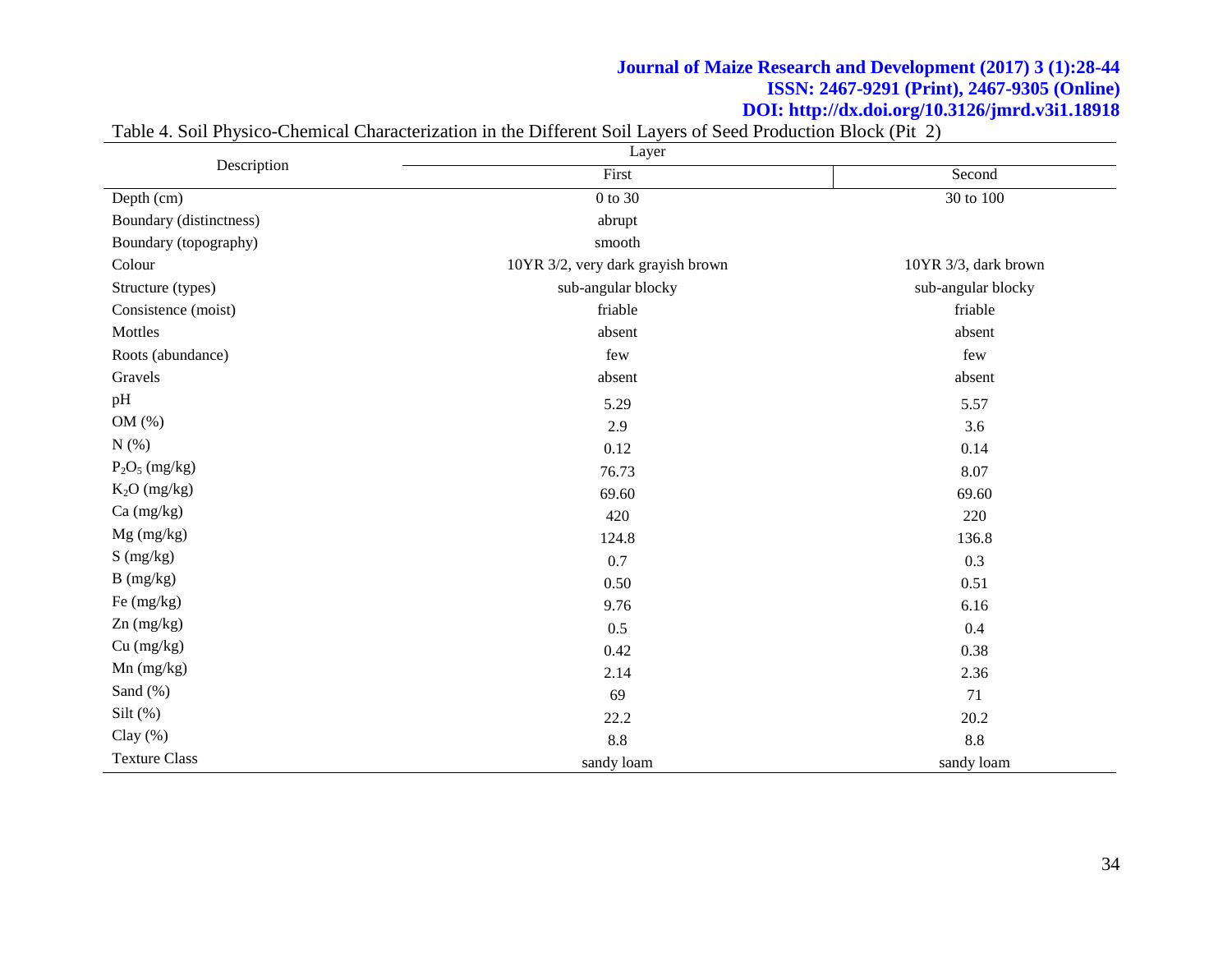| Table 5. Soil Physico-Chemical Characterization in the Different Soil Layers of Seed Production Block (Pit 3) |  |
|---------------------------------------------------------------------------------------------------------------|--|
|                                                                                                               |  |
|                                                                                                               |  |
|                                                                                                               |  |
|                                                                                                               |  |

|                         |                              | Layer              |                                                   |
|-------------------------|------------------------------|--------------------|---------------------------------------------------|
| Description             | First                        | Second             | Third                                             |
| Depth (cm)              | $0$ to $25\,$                | 25 to 65           | 65 to 100                                         |
| Boundary (distinctness) | abrupt                       | abrupt             |                                                   |
| Boundary (topography)   | wavy                         | wavy               |                                                   |
| Colour                  | 10YR 4/3, dark grayish brown | 10YR 4/4, brown    | 10YR 4/4, dark yellowish brown                    |
| Structure (types)       | sub-angular blocky           | sub-angular blocky | single grain (dominant); sub-angular blocky (also |
| Consistence (moist)     | firm                         | friable            | present)<br>friable                               |
| Mottles                 | absent                       | absent             | absent                                            |
| Roots (abundance)       | few                          | few                | very few                                          |
| Gravels                 | absent                       | absent             | absent                                            |
| pH                      | 4.77                         | 5.21               | 5.17                                              |
| OM $(\%)$               | 4.5                          | 2.8                | 1.8                                               |
| N(%)                    | 0.17                         | 0.12               | 0.09                                              |
| $P_2O_5$ (mg/kg)        | 102.45                       | 19.18              | 18.96                                             |
| $K2O$ (mg/kg)           | 153.62                       | 81.61              | 57.59                                             |
| Ca (mg/kg)              | 360                          | 140                | 200                                               |
| $Mg$ (mg/kg)            | 172.8                        | 148.8              | 100.8                                             |
| S(mg/kg)                | 1.1                          | 0.3                | 0.1                                               |
| B(mg/kg)                | 0.75                         | 0.67               | 0.33                                              |
| Fe $(mg/kg)$            | 14.8                         | 4.76               | 3.52                                              |
| $Zn$ (mg/kg)            | 0.42                         | 0.3                | 0.27                                              |
| Cu (mg/kg)              | 0.58                         | 0.32               | 0.22                                              |
| $Mn$ (mg/kg)            | 5.92                         | 2.06               | 1.62                                              |
| Sand (%)                | 71                           | 57                 | 61                                                |
| Silt $(\%)$             | 20.2                         | 34.2               | 32.2                                              |
| Clay $(\% )$            | 8.8                          | 8.8                | 6.8                                               |
| <b>Texture Class</b>    | sandy loam                   | sandy loam         | sandy loam                                        |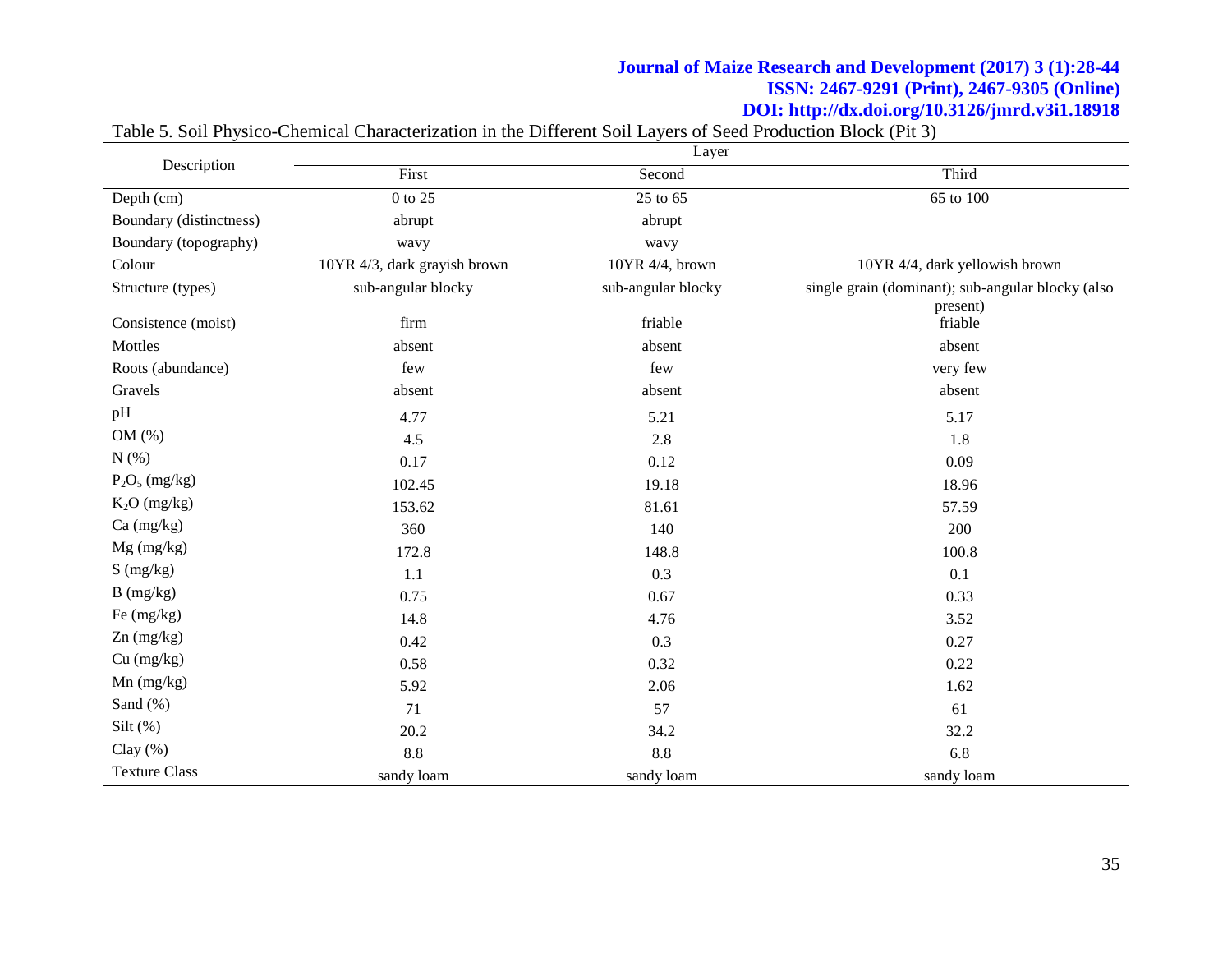Table 6. Soil Physico-Chemical Characterization in the Different Soil Layers of Seed Production Block (Pit 4)

|                         | Layer                        |                                                            |  |
|-------------------------|------------------------------|------------------------------------------------------------|--|
| Description             | First                        | Second                                                     |  |
| Depth (cm)              | $0$ to $20\,$                | 20 to 100                                                  |  |
| Boundary (distinctness) | abrupt                       |                                                            |  |
| Boundary (topography)   | wavy                         |                                                            |  |
| Colour                  | 10YR 4/2, dark grayish brown | 10YR 4/3, brown                                            |  |
| Structure (types)       | sub-angular blocky           | sub-angular blocky (dominant), single grain (also present) |  |
| Consistence (moist)     | firm                         | very friable                                               |  |
| Mottles                 | absent                       | absent                                                     |  |
| Roots (abundance)       | few                          | few                                                        |  |
| Gravels                 | absent                       | absent                                                     |  |
| pH                      | 4.67                         | 5.0                                                        |  |
| OM $(\%)$               | 4.6                          | 2.7                                                        |  |
| N(%)                    | 0.17                         | 0.12                                                       |  |
| $P_2O_5$ (mg/kg)        | 129.92                       | 12.86                                                      |  |
| $K2O$ (mg/kg)           | 141.61                       | 63.62                                                      |  |
| Ca (mg/kg)              | 340                          | 80                                                         |  |
| $Mg$ (mg/kg)            | 76.8                         | 100.8                                                      |  |
| S(mg/kg)                | 0.7                          | 0.2                                                        |  |
| B(mg/kg)                | 0.92                         | 0.32                                                       |  |
| Fe (mg/kg)              | 15.94                        | 5.72                                                       |  |
| $Zn$ (mg/kg)            | 0.48                         | 0.45                                                       |  |
| Cu (mg/kg)              | 0.5                          | 0.38                                                       |  |
| $Mn$ (mg/kg)            | 2.78                         | 2.42                                                       |  |
| Sand (%)                | 73                           | 61                                                         |  |
| Silt $(\%)$             | 20.2                         | 30.2                                                       |  |
| Clay $(\% )$            | 6.8                          | 8.8                                                        |  |
| <b>Texture Class</b>    | sandy loam                   | sandy loam                                                 |  |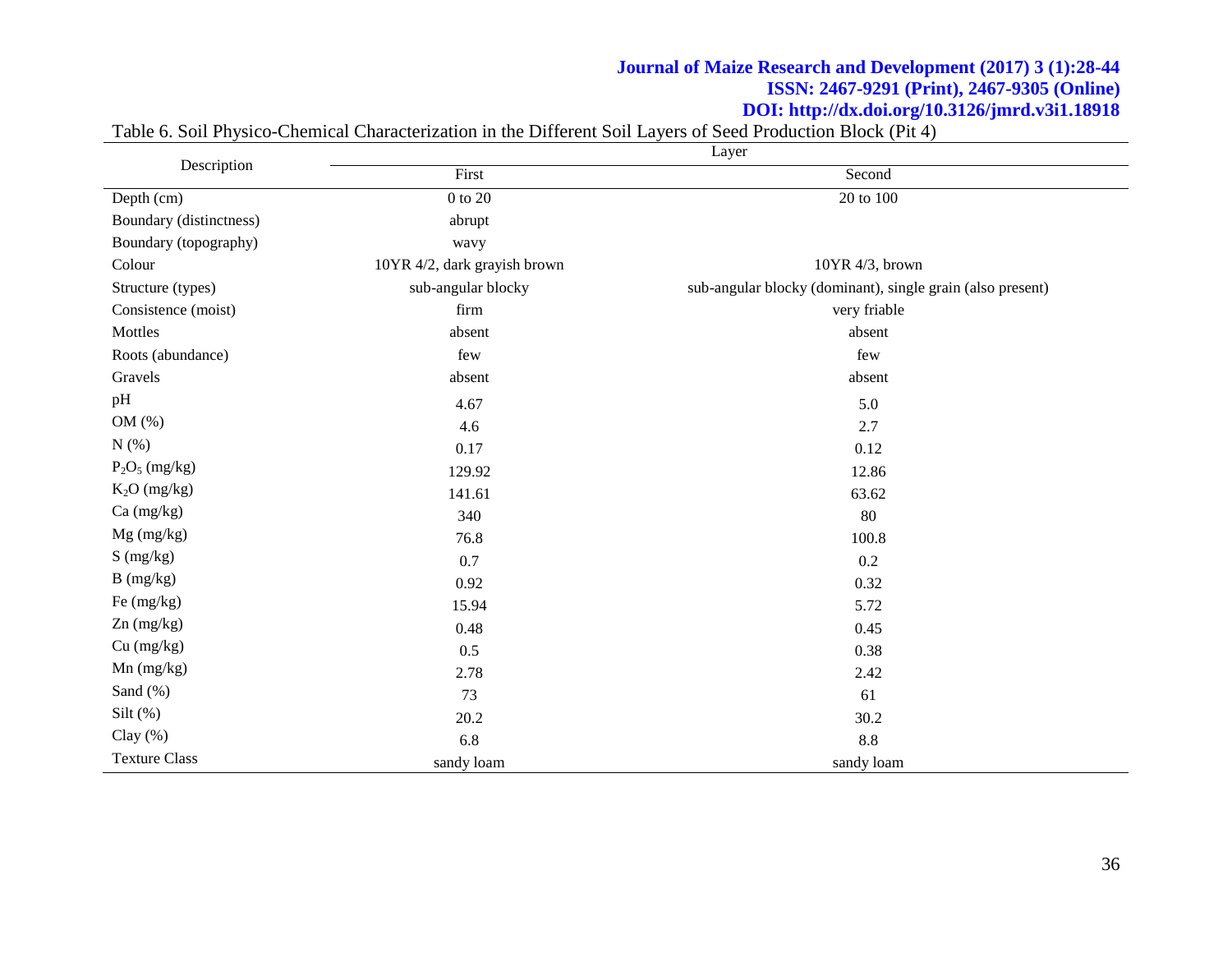# **Soil Physico-Chemical Characterization in the Different Soil Layer of Agronomy Block**

The field observed and laboratory data showing different soil layers (0 to 100cm) of Agronomy block is shown in the Table 7 and 8.

#### **In-situ Observations**

The number of soil layer and their depth was different in all the pits (Table 7; Table 8). The distinctness of the boundaries between the layers was clear (2 to 5 cm) and gradual (5 to 15 cm). Similarly, topography of boundary was smooth and wavy. Similar to seed production block, hue (10YR) was similar in observed layers of all the pits, while value was more in bottom layer than surface layer, and chrome was more or less similar in pit 5 but in pit 6 increasing towards bottom layers.

Regarding consistence, similar to seed production block, majority of the layers were friable, where bottom layers were more friable than surface layer. This also indicates this block is also suitable for the agricultural purpose. Mottles were present in all the layers of pits, except two above layer of pit 5. The abundance of mottles was few (2 to 5%) and common (5 to 15%). This indicates slightly poor drainage status, and ground water table is nearer to the studied depth. Furthermore, abundance of roots was more in surface layer than bottom layer in all the pits. Likewise, gravels were absent in majority of the layers of pits, but few amount was observed in bottom layer of pit 5.

# **Laboratory Observations**

Similar to seed production block soil pH was acidic in observed layer of all the pits. Corresponding result was also obtained during soil fertility assessment and mapping of agronomy block of National Maize Research Program, Rampur, Chitwan, Nepal at 0 to 20 cm depth (Khadka et al., 2016). The bottom layer of both pits was slightly acidic, while other layers were moderately acidic in nature. Upper layer is more acidic than others might be due to more influence of crop production activity in above layers. The organic matter, total nitrogen, available phosphorus (as  $P_2O_5$ ), available potassium (as  $K_2O$ ), available sulphur, available boron, available iron, available zinc and available copper content was decreasing in order from top to bottom majority layers in both pits. Whereas, the pattern of available calcium and magnesium was intermittent in order form top to bottom layers, but higher content in surface layer of both pits. Correspondingly, the pattern of available manganese was intermittent in all the layers from top to bottom but higher in bottom layer than others in both pits. Regarding soil texture, the proportion of sand was increasing in order from top to bottom layers, while silt and clay proportion decreasing in order. Four types textural class (sandy loam, loam, loamy sand and sand) was observed in the different layers of both pits.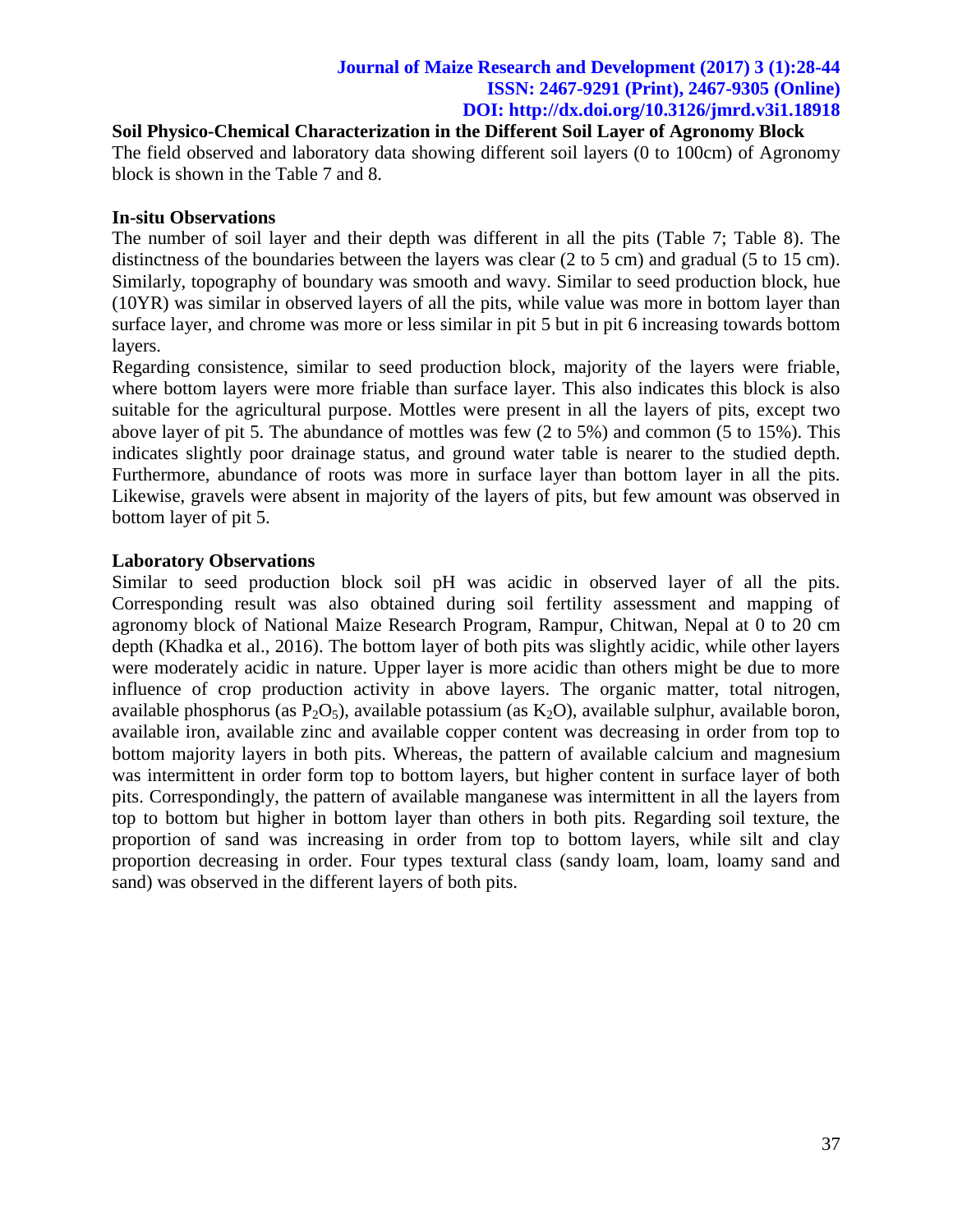# Table 7. Soil Physico-Chemical Characterization in the Different Soil Layers of Agronomy Block (Pit 5)

|                         |                             | Layers               |                          |                           |
|-------------------------|-----------------------------|----------------------|--------------------------|---------------------------|
| Description             | First                       | Second               | Third                    | Fourth                    |
| Depth (cm)              | $0$ to $20\,$               | 20 to 40             | 40 to 70                 | 70 to 100                 |
| Boundary (distinctness) | gradual                     | gradual              | clear                    |                           |
| Boundary (topography)   | wavy                        | smooth               | smooth                   |                           |
| Colour                  | 10YR 3/2, very dark grayish | 10YR 3/3, dark brown | 10YR 6/2, light brownish | 10 YR 6/2, light brownish |
|                         | brown                       |                      | gray                     | gray                      |
| Structure (types)       | angular blocky              | sub-angular blocky   | sub-angular blocky       | single grained            |
| Consistence (moist)     | firm                        | friable              | friable                  | loose                     |
| Mottles                 | absent                      | absent               | few                      | common                    |
| Roots (abundance)       | few                         | few                  | very few                 | absent                    |
| Gravels                 | absent                      | absent               | absent                   | few                       |
| pH                      | 5.61                        | 5.78                 | 5.94                     | 6.27                      |
| OM $(\%)$               | 4.6                         | 3                    | 0.9                      | 0.6                       |
| N(%)                    | 0.17                        | 0.13                 | 0.06                     | 0.06                      |
| $P_2O_5$ (mg/kg)        | 8.50                        | 0.58                 | 0.54                     | 0.65                      |
| $K2O$ (mg/kg)           | 51.61                       | 39.60                | 39.60                    | 27.59                     |
| Ca (mg/kg)              | 420                         | 220                  | 160                      | 200                       |
| $Mg$ (mg/kg)            | 328.8                       | 52.8                 | 88.8                     | 52.8                      |
| $S$ (mg/kg)             | 2.1                         | 0.9                  | 0.6                      | 0.6                       |
| B(mg/kg)                | 0.46                        | 0.40                 | 0.43                     | 0.08                      |
| Fe (mg/kg)              | 65.9                        | 12.46                | 5.6                      | 7.2                       |
| $Zn$ (mg/kg)            | 0.48                        | 0.08                 | 0.086                    | 0.046                     |
| Cu (mg/kg)              | 2.7                         | 0.64                 | 0.22                     | 0.1                       |
| $Mn$ (mg/kg)            | 5.3                         | 0.34                 | 0.5                      | 6.2                       |
| Sand $(\%)$             | 51                          | 61                   | 47                       | 89                        |
| Silt $(\%)$             | 38.2                        | 30.2                 | 44.2                     | 4.2                       |
| Clay $(\% )$            | 10.8                        | 8.8                  | 8.8                      | 6.8                       |
| <b>Texture Class</b>    | loam                        | sandy loam           | loam                     | sand                      |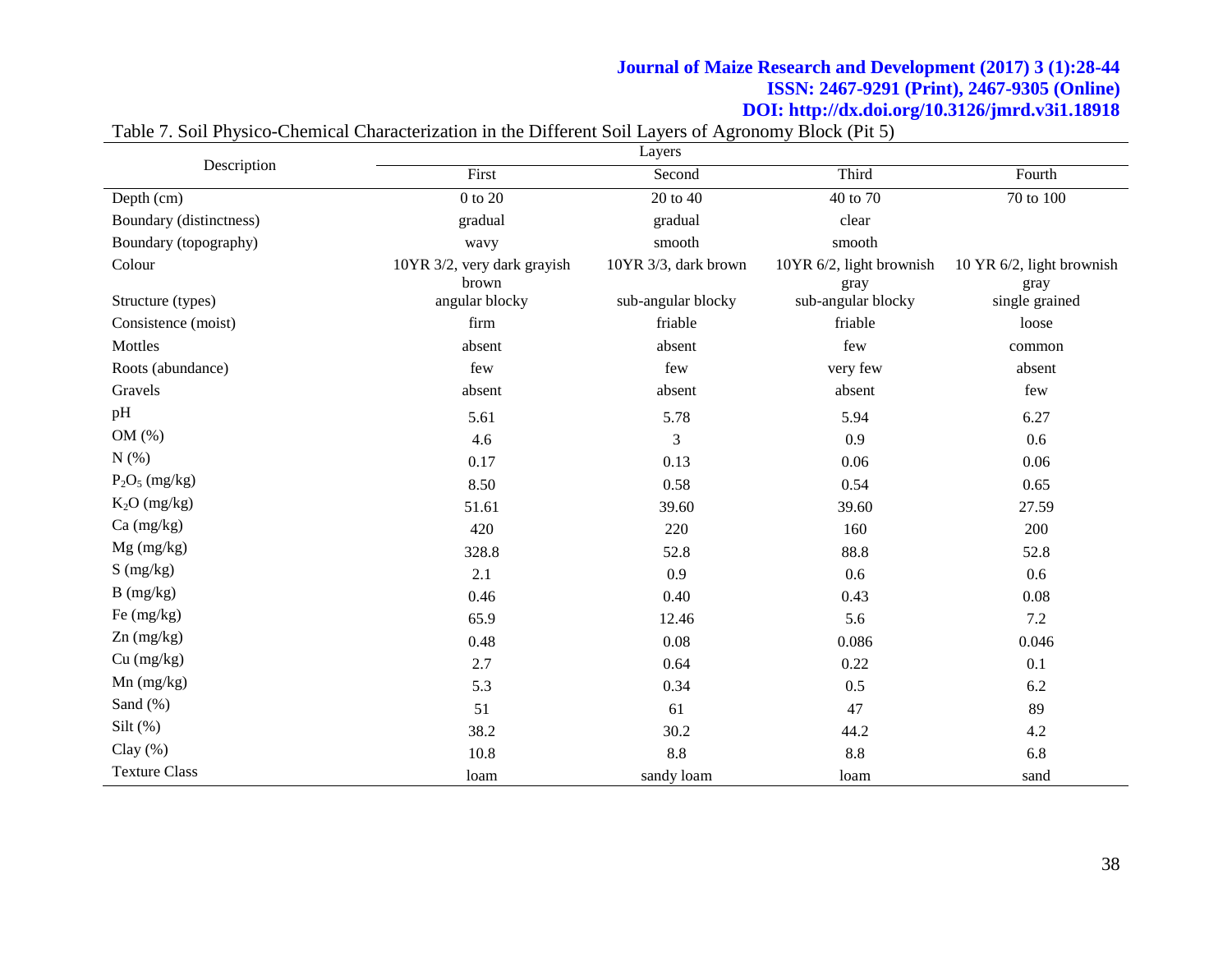# Table 8. Soil Physico-Chemical Characterization in the Different Soil Layers of Agronomy Block (Pit 6)

|                         |                         | Layers             |                           |
|-------------------------|-------------------------|--------------------|---------------------------|
| Description             | First                   | Second             | Third                     |
| Depth (cm)              | $0$ to $20$             | 20 to 60           | 60 to 100                 |
| Boundary (distinctness) | clear                   | clear              |                           |
| Boundary (topography)   | wavy                    | wavy               |                           |
| Colour                  | 10YR 5/2, grayish brown | 10YR 5/3, brown    | 10YR 6/6, brownish yellow |
| Structure (types)       | sub-angular blocky      | sub-angular blocky | single grained            |
| Consistence (moist)     | firm                    | friable            | loose                     |
| Mottles                 | few                     | few                | common                    |
| Roots (abundance)       | few                     | few                | very few                  |
| Gravels                 | absent                  | absent             | few                       |
| pH                      | 5.83                    | 5.78               | 6.24                      |
| OM (%)                  | 2.3                     | 1.6                | 0.5                       |
| $N(\%)$                 | 0.11                    | 0.09               | 0.05                      |
| $P_2O_5$ (mg/kg)        | 66.27                   | 4.58               | 1.31                      |
| $K2O$ (mg/kg)           | 99.60                   | 51.61              | 27.59                     |
| Ca (mg/kg)              | 440                     | 380                | 140                       |
| $Mg$ (mg/kg)            | 172.8                   | 52.8               | 100.8                     |
| S(mg/kg)                | 0.4                     | 0.4                | 0.3                       |
| B(mg/kg)                | 1.35                    | 0.60               | 0.23                      |
| Fe $(mg/kg)$            | 55.56                   | 12.54              | 6.02                      |
| $Zn$ (mg/kg)            | 0.4                     | 0.14               | 0.06                      |
| Cu (mg/kg)              | 1.34                    | 0.62               | 0.22                      |
| $Mn$ (mg/kg)            | 3.14                    | 3.26               | 6.52                      |
| Sand (%)                | 63.3                    | 65.3               | 79.3                      |
| Silt $(\%)$             | 27.9                    | 25.9               | 13.9                      |
| Clay $(\% )$            | 8.8                     | 8.8                | 6.8                       |
| <b>Texture Class</b>    | sandy loam              | sandy loam         | loamy sand                |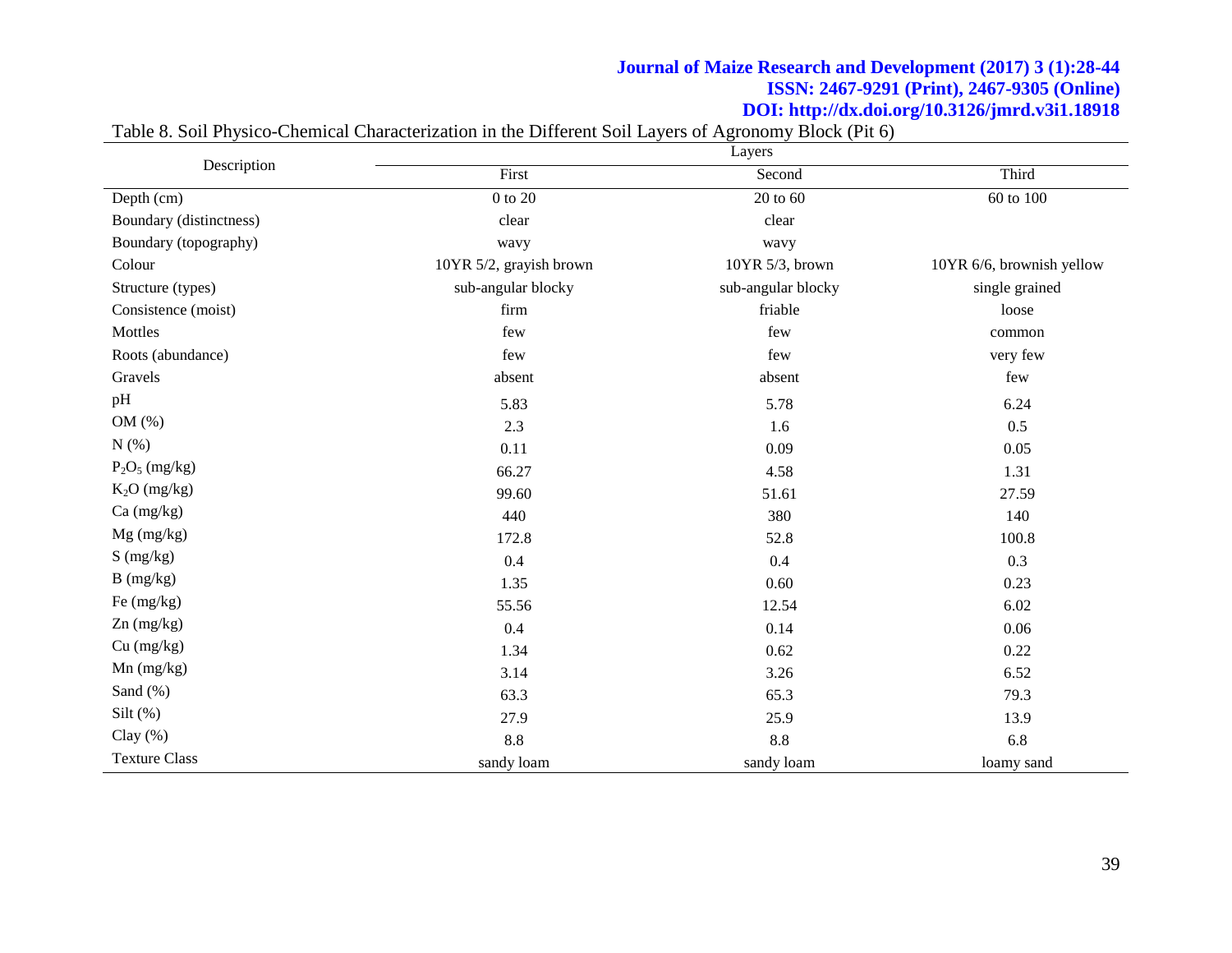# **Soil Physico-Chemical Characterization in the Different Soil Layers of Research Block**

The field observed and laboratory data regarding different soil layers (0 to 100cm) of Research block is shown in the Table 9 to 10.

#### **In-situ Observations**

The number of soil layer was same but depth was different in both pits. The distinctness of the boundaries between the layer was clear (2 to 5 cm) in all the pits. Similarly, topography of the boundaries was smooth and wavy. Hue (10YR) was similar, while value and chrome was increasing in order from surface to bottom layers. The trend was consistent in chrome. Regarding consistence, two types of consistence namely firm and friable were determined, where bottom layer were more friable than surface layer. Mottles were absent in majority of the layers, except few in second and third layer of pit 7. This indicates good drainage status, and ground water table is below the studied depth. Furthermore, similar to above blocks amounts of roots were denser in surface layer than lower layer in both pits. Likewise, gravels were absent in the majority of the layers, except very few in second layers of pit 8.

#### **Laboratory Observations**

Soil pH was very acidic to moderately acidic in all the layer of both pits. Consistent result was also obtained during soil fertility assessment and mapping of research block of National Maize Research Program, Rampur, Chitwan, Nepal at 0 to 20 cm depth (Khadka et al., 2016).The organic matter, total nitrogen, available phosphorus (as  $P_2O_5$ ), available potassium (as  $K_2O$ ), available magnesium, available iron, available zinc, available copper and available manganese were decreasing in order from surface to bottom layers. Whereas, the pattern of available calcium, available sulphur and available boron intermittent. Regarding texture, sand content was increasing in order from top to bottom layers of pits, while silt content was decreasing in order. Furthermore, clay content was similar in one pit, while inconsistently decreasing in another pit. The textural class was sandy loam in majority of the layers, except loamy sand in third layer of pit 8.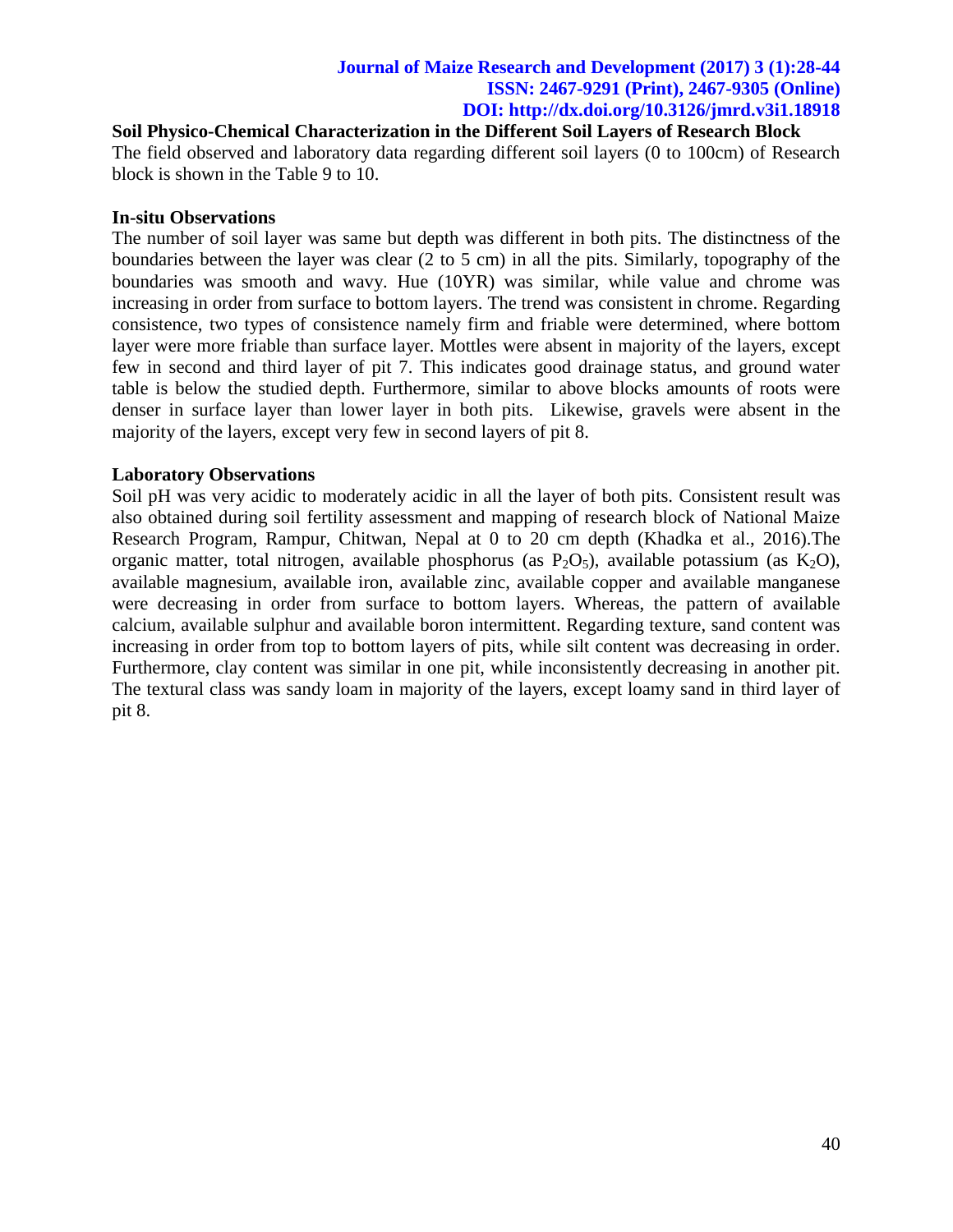# Table 9. Soil Physico-Chemical Characterization in the Different Soil Layers of Research Block (Pit 7)

|                         |                    | Layers                    |                                                               |
|-------------------------|--------------------|---------------------------|---------------------------------------------------------------|
| Description             | First              | Second                    | Third                                                         |
| Depth (cm)              | $0$ to 44          | 44 to 72                  | 72 to 100                                                     |
| Boundary (distinctness) | clear              | clear                     |                                                               |
| Boundary (topography)   | smooth             | wavy                      |                                                               |
| Colour                  | 10YR 4/3, brown    | 10YR 5/4, yellowish brown | 10YR 5/6, yellowish brown                                     |
| Structure (types)       | sub-angular blocky | sub-angular blocky        | single grain (dominant); sub-angular<br>blocky (also present) |
| Consistence (moist)     | firm               | firm                      | friable                                                       |
| Mottles                 | absent             | few                       | few                                                           |
| Roots (abundance)       | few                | few                       | very few                                                      |
| Gravels                 | absent             | absent                    | absent                                                        |
| pH                      | 5.53               | 5.2                       | 5.31                                                          |
| OM (%)                  | 2.4                | 2.5                       | 0.7                                                           |
| $N(\%)$                 | 0.11               | 0.11                      | 0.06                                                          |
| $P_2O_5$ (mg/kg)        | 74.77              | 8.50                      | 5.45                                                          |
| $K2O$ (mg/kg)           | 75.58              | 33.62                     | 27.59                                                         |
| Ca (mg/kg)              | 460                | 120                       | 140                                                           |
| $Mg$ (mg/kg)            | 88.8               | 64.8                      | 52.8                                                          |
| S(mg/kg)                | 0.5                | 0.2                       | 0.6                                                           |
| B(mg/kg)                | 0.79               | 0.42                      | 0.61                                                          |
| Fe $(mg/kg)$            | 21.78              | 8.06                      | 4.14                                                          |
| $Zn$ (mg/kg)            | 0.6                | 0.08                      | 0.02                                                          |
| Cu (mg/kg)              | 1.78               | 0.19                      | 0.08                                                          |
| $Mn$ (mg/kg)            | 8.56               | 0.82                      | 1.64                                                          |
| Sand (%)                | 65.3               | 69.3                      | 71.3                                                          |
| Silt $(\%)$             | 25.9               | 21.9                      | 19.9                                                          |
| Clay $(\%)$             | 8.8                | 8.8                       | 8.8                                                           |
| <b>Texture Class</b>    | sandy loam         | sandy loam                | sandy loam                                                    |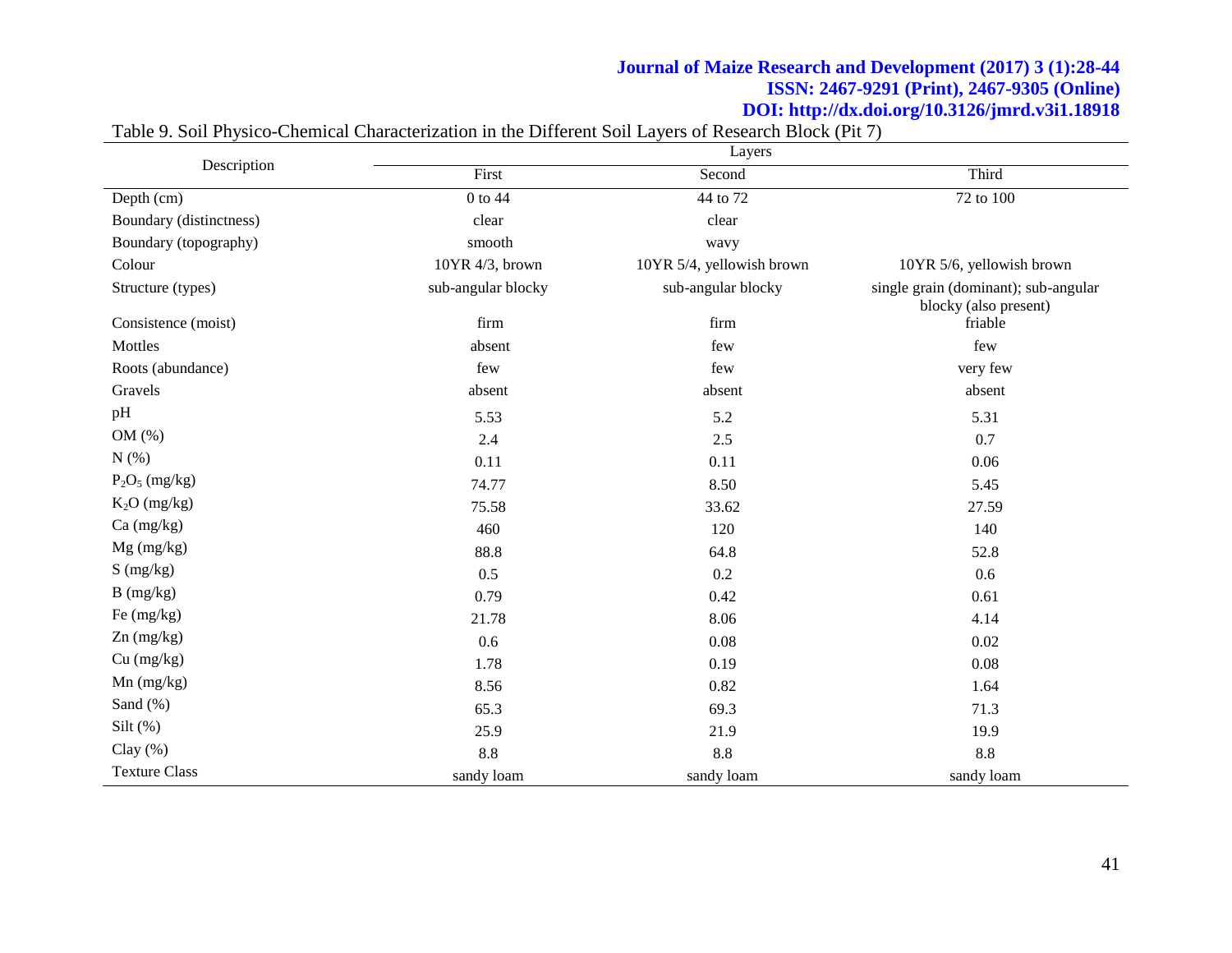# Table 10. Soil Physico-Chemical Characterization in the Different Soil Layers of Research Block (Pit 8)

|                         |                    | Layers                         |                           |
|-------------------------|--------------------|--------------------------------|---------------------------|
| Description             | First              | Second                         | Third                     |
| Depth (cm)              | $0$ to $30$        | 30 to 90                       | 90 to 100                 |
| Boundary (distinctness) | clear              | clear                          |                           |
| Boundary (topography)   | smooth             | smooth                         |                           |
| Colour                  | 10YR 4/3, brown    | 10YR 4/4, dark yellowish brown | 10YR 5/6, yellowish brown |
| Structure (types)       | sub-angular blocky | sub-angular blocky             | single grained            |
| Consistence (moist)     | firm               | friable                        | loose                     |
| Mottles                 | absent             | absent                         | absent                    |
| Roots (abundance)       | few                | few                            | very few                  |
| Gravels                 | absent             | very few                       | absent                    |
| pH                      | 5.14               | 5.41                           | 5.55                      |
| OM $(\%)$               | 2.3                | 1.7                            | 1.3                       |
| N(%)                    | 0.11               | 0.09                           | 0.08                      |
| $P_2O_5$ (mg/kg)        | 219.29             | 11.55                          | 13.95                     |
| $K2O$ (mg/kg)           | 87.59              | 51.61                          | 27.59                     |
| Ca (mg/kg)              | 260                | 120                            | 200                       |
| Mg (mg/kg)              | 112.8              | 64.8                           | 64.8                      |
| S(mg/kg)                | 0.6                | 0.8                            | 0.5                       |
| $B$ (mg/kg)             | 0.30               | 0.82                           | 0.79                      |
| Fe $(mg/kg)$            | 10.86              | 6.42                           | 4.62                      |
| $Zn$ (mg/kg)            | 0.88               | 0.04                           | 0.004                     |
| Cu (mg/kg)              | 0.24               | 0.14                           | 0.04                      |
| $Mn$ (mg/kg)            | 2.02               | 0.96                           | 0.6                       |
| Sand (%)                | 71.3               | 75.3                           | 81.3                      |
| Silt $(\%)$             | 19.9               | 17.9                           | 11.9                      |
| Clay $(\% )$            | $8.8\,$            | 6.8                            | 6.8                       |
| <b>Texture Class</b>    | sandy loam         | sandy loam                     | loamy sand                |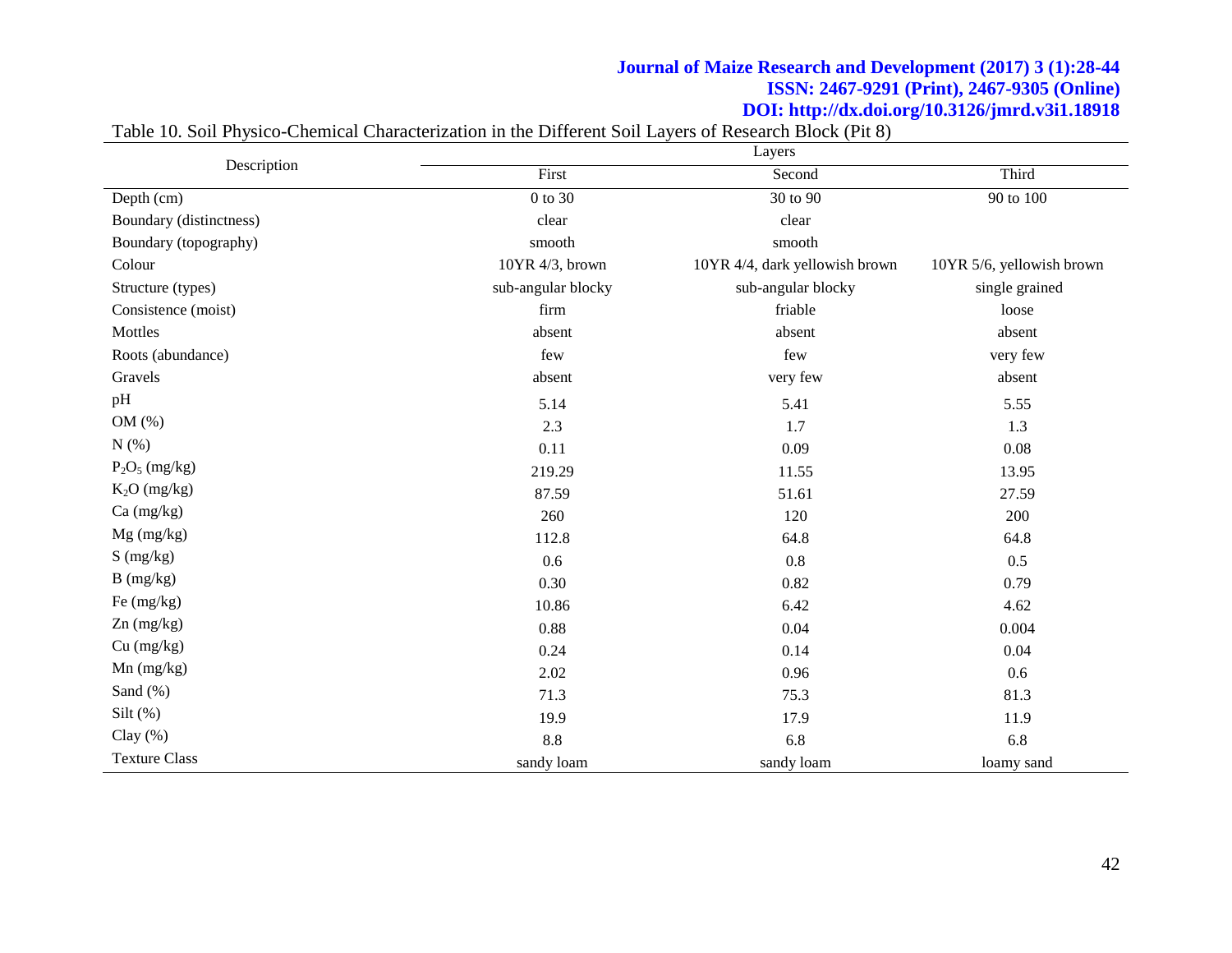# **CONCLUSION**

The numbers of layers in the pits were 2 to 4 in the different sites of the blocks. The depth of the layers was different in all the pits. The structure, consistence and texture were satisfactory for long-term farming. The tillage operation, crop root growth may be appropriate due to satisfactory structure, consistence and texture. Similarly, abundance of mottles was absent or negligible means drainage status is good and ground water table is far below the excavated depth. This is good symbol for maize growth and development because maize crop cannot tolerate water stagnation. Likewise, the abundance of gravel was also absent or negligible means root growth is satisfactory as well no obstacles for nutrient and water uptake from soil to plants. The soil was acidic in all the layers of pits. The pattern of organic matter, macro and micronutrient as well as sand, silt and clay content was decreasing, increasing and intermittent from surface to bottom layers. A single layer is not dominant for all the physico-chemical properties in all the pits. In overall, upper layer is more fertile than other layers in all the pits.

#### **ACKNOWLEDGEMENTS**

The authors would like to acknowledge Nepal Agricultural Research Council, Soil Science Division, Khumaltar, Lalitpur, Nepal for funding this research. They were thankful to National Maize Research Program, Rampur, Chitwan for providing technical support during this study.

# **AUTHOR CONTRIBUTIONS**

D.K. conceptualized and designed the experiment. D.K., S.L., B.R.B. and P.A. studied pit layers in-situ, and collected soil samples for laboratory analysis. D.K. and S.J. analyzed collected soil samples in the Soil Science Division laboratory. D.K. wrote the paper, and final approval of the paper was done by A.P.T., K.S. and B.D. J.

# **CONFLICTS OF INTEREST**

The authors declare that there is no conflicts of interest

# **REFERENCES**

- Berger, K.C., & Truog, E. (1939). Boron determination in soils and plants. *Industrial and Engineering Chemistry, 11,* 540 – 545.
- Bouyoucos, G. J. (1962). Hydrometer method improved for making particle-size analysis of soils. *Agronomy Journal*, *53*, 464 – 465.
- Brady, N.C.,  $\&$  Weil, R.R. (2002). The nature and properties of soils (13<sup>th</sup> edition ed.). Pearson Education, New Jersey.
- Bremner, J.M., & Mulvaney, C.S. (1982). Nitrogen total. In A.L. Page (Ed.) Methods of soil analysis. Agron. No. 9, Part 2: Chemical and microbiological properties  $(2<sup>nd</sup>$  ed., pp.595-624). American Society of Agronomy, Madison, WI, USA, 595- 624.
- El Mahi,Y., Ibrahim, I.S., AbdelMajid, H.M., & Eltilib, A.M. (1987). A simple method for determination of calcium and magnesium carbonate in soils. *Soil Science Society of American Journal*, *51*, 1152-1155.
- FAO. (2006). Guidelines for Soil Descriptions.  $(4<sup>th</sup>$  ed.). Rome, Italy. 109 pp.
- Goswami, N. N., Rattan, R.K., Dev, G., Narayanasamy, G., Das, D.K., Sanyal, S.K., Pal, D.K. & Rao, D.L.N. (2012). Fundamental of Soil Science. Indian Society of Soil Science, New Delhi, India. 728 pp.